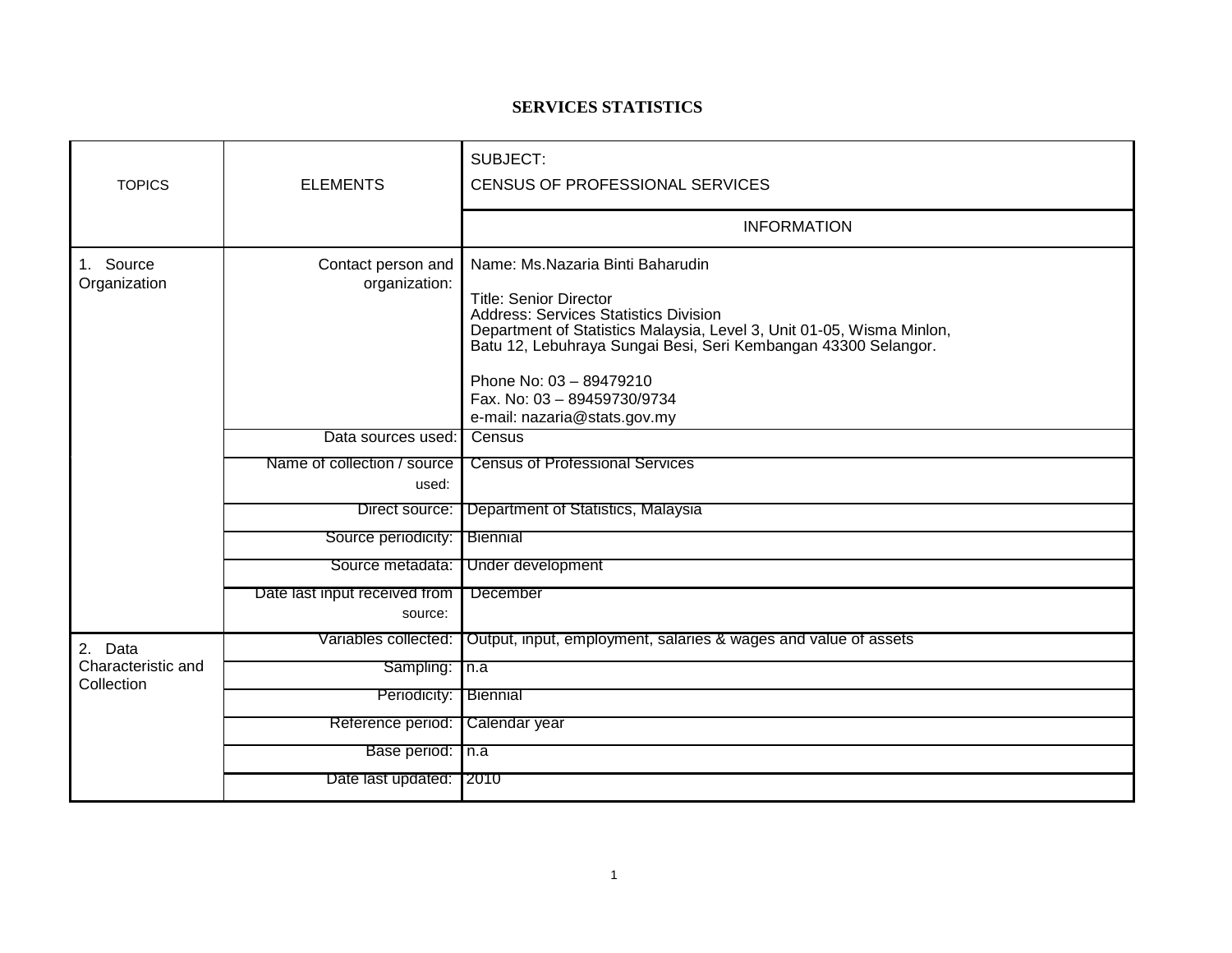|                                                           | Link to release calendar:                     | l n.a                                                                                                                |
|-----------------------------------------------------------|-----------------------------------------------|----------------------------------------------------------------------------------------------------------------------|
|                                                           | Other data characteristics and<br>collection: | l n.a                                                                                                                |
| Statistical<br>3.<br>Population and<br>Scope of the Data  | Statistical population:                       | Establishments                                                                                                       |
|                                                           | Geographical coverage:                        | Malaysia                                                                                                             |
|                                                           | Sector coverage:                              | Accounting, Legal, Engineering Consultancy, Surveying Consultancy and Architectural &<br><b>Drafting Consultancy</b> |
|                                                           | Institutional coverage:                       | Registered establishments involved in professional services                                                          |
|                                                           | Item coverage:                                | 103 Industries                                                                                                       |
|                                                           | Population coverage:                          | 38,260 establishments                                                                                                |
|                                                           | Product coverage:                             | In.a                                                                                                                 |
|                                                           | Other coverage:                               | In.a                                                                                                                 |
| 4. Statistical<br>Concepts and<br>Classifications<br>Used | Key statistical concepts used:                | International Recommendations for Industrial Statistics (IRIS)                                                       |
|                                                           | Classifications used:                         | Malaysia Standard Industrial Classification, 2008                                                                    |
| 5. Statistical                                            | Aggregation and consolidation:                | Industry and national level                                                                                          |
| Computation and<br><b>Dissemination</b>                   | Estimation:                                   | In.a                                                                                                                 |
|                                                           | Imputation:                                   | n.a                                                                                                                  |
|                                                           | Transformations:                              | l n.a                                                                                                                |
|                                                           | Validation:                                   | Structure, consistency, range and logical checks                                                                     |
|                                                           | Index type:                                   | n.a                                                                                                                  |
|                                                           | Weights:                                      | l n.a                                                                                                                |
|                                                           | Seasonal adjustment:                          | n.a                                                                                                                  |
|                                                           | Other computation and<br>adjustments:         | n.a                                                                                                                  |